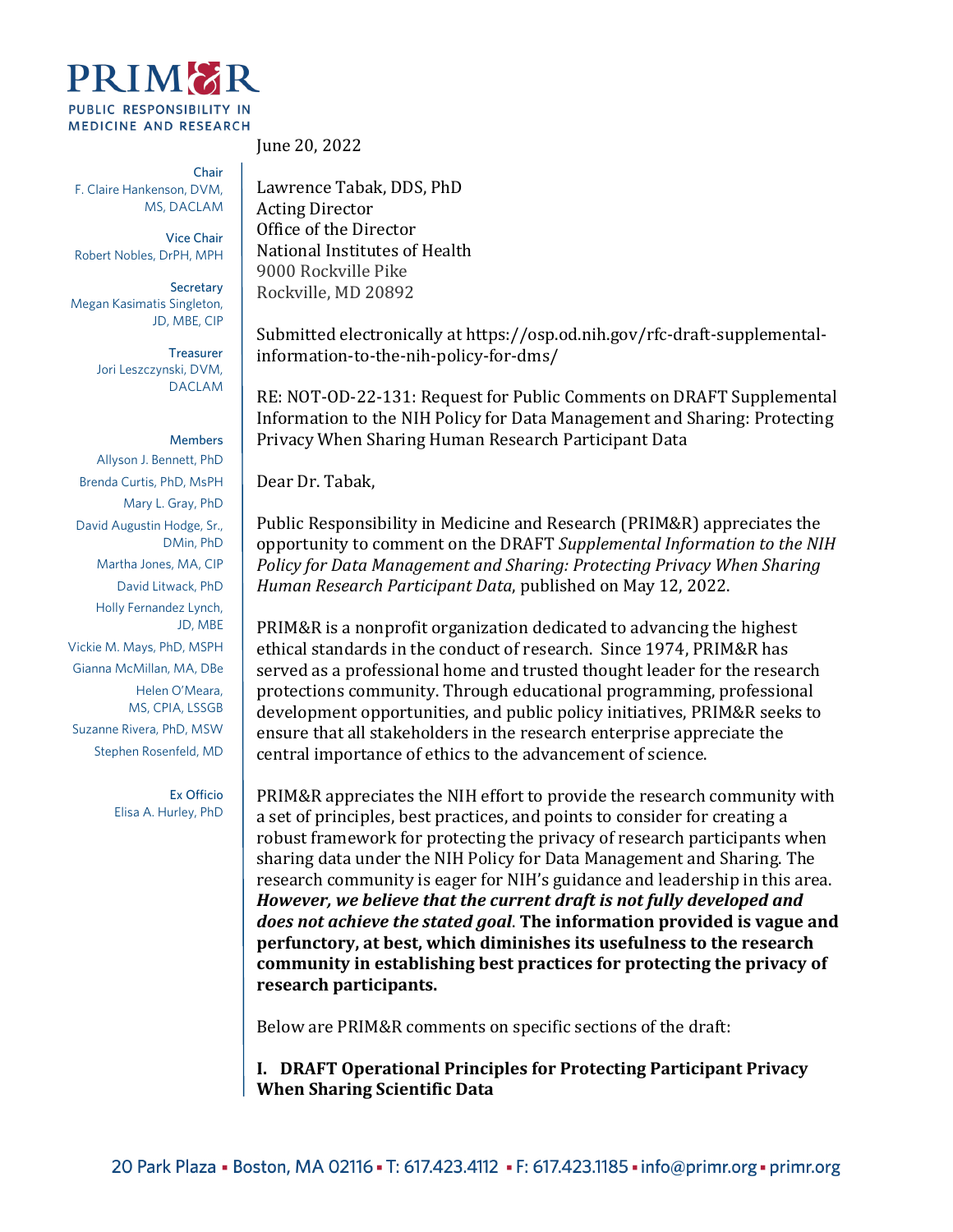The introduction to this section includes the phrase "Respect for and protection of participant privacy is the foundation of the biomedical and behavioral research enterprise." PRIM&R notes that "respect for and protection of participant privacy" is *not* in fact the, or even a, foundational principle of the research enterprise, and referring to it as such undermines the authority of this document. The NIH has an opportunity here to educate the research community about how and why practices that respect and protect participant privacy, while not foundational, derive from the widely recognized, understood, and accepted research ethics principles of the Belmont Report, namely, Respect for Persons, Beneficence, and Justice.

Furthermore, we note that none of the seven "principles" are truly overarching principles, but rather comprise simple directives using ambiguous terminology and authoritative statements. For example:

*(4) Institutional review of the conditions for data sharing, including that proposed limitations on the future use of data are appropriate and that risks have been considered. Limitations should be conveyed with the data when they are transferred, such as when sharing through repositories to secondary users.*

As written, this can be interpreted as requiring institutional review boards (IRBs) to review data sharing plans even if the research does not meet the regulatory definition of human subjects research (HSR). NIH needs to clarify whether IRBs are expected to review data sharing plans even when the research does not meet the federal regulatory definition of HSR.

*(5) Collection of data from non-traditional research settings, such as mobile health devices, social media, consumer reports, and public health surveillance also warrant strict privacy considerations.*

The category of "social media" today is broad and spans the private-public continuum. Thus, inclusion of data from social media without any qualifiers is inappropriate. In addition, the phrase "warrant strict privacy considerations" is vague and unhelpful without further elucidation of what NIH considers those considerations to be.

*(6) There may be justifiable exceptions to sharing scientific data, regardless of the sufficiency of access controls and de-identification techniques. In these rare instances, researchers should outline these justifications in their Data Management and Sharing Plans.*

In the absence of a definition or examples, it is not clear how the research community is to determine what instances constitute "justifiable exceptions." The reference cited for additional information on justifiable reasons for limiting sharing of data under the DMS Policy does not in fact provide any, except in the instance that the research is cofounded by a private sector entity that has applied restrictions on data sharing as a condition of funding Thus, NIH should provide examples of a variety of cases that meet this standard.

*(7) Responsible data sharing practices require a commitment from the entirety of the biomedical and behavioral research enterprise. Researchers and institutions should remain vigilant regarding potential misuse and work in concert with NIH to prevent unauthorized use of scientific data from NIH-supported platforms and repositories. In addition, NIH is committed to enforcing the terms of its data use agreements*

It is unclear how researchers and institutions would "remain vigilant" about potential misuses of data that are deposited in repositories. Once data are deposited, with a description of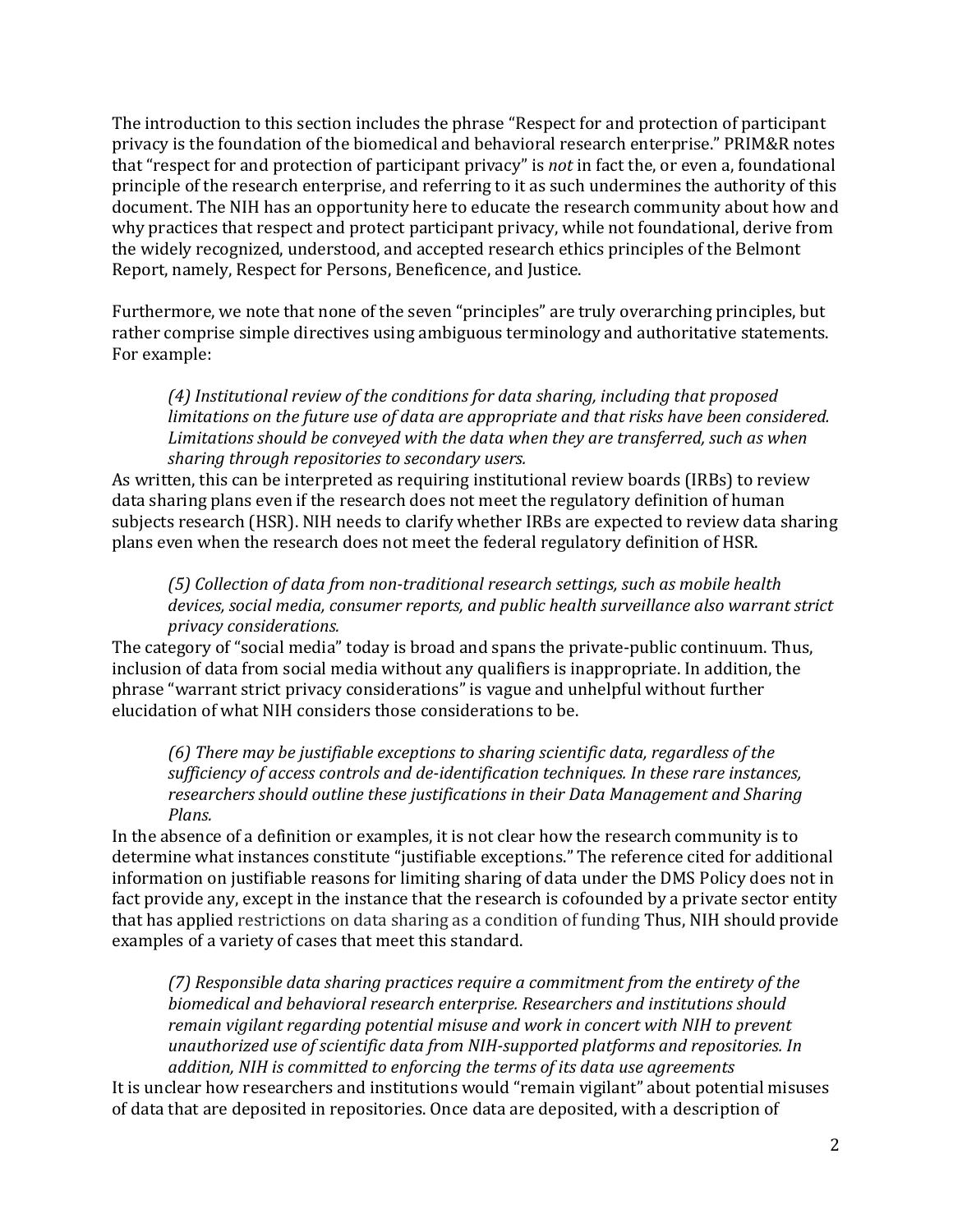limitations on future use, if any, the original researchers and institutions are not responsible for the day-to-day governance of datasets in the repository. Thus, the onus for ensuring that data are not misused in the future should be on the entity that manages the repository and not on the researchers and their institutions.

## **II. DRAFT Best Practices for Protecting Participant Privacy When Sharing Scientific Data**

PRIM&R applauds NIH for explicitly acknowledging that in the age of big data, de-identification of data has become more difficult, if not impossible, and for recommending the use of new computational approaches to secure privacy. Given the changing research landscape wherein many entities not covered under the HIPAA privacy rule (including technology companies) collect, store, and share personal health information<sup>[1](#page-2-0)</sup>, we recommend that HIPAA not be identified as a best practice for protecting participant privacy. And with reference to the last bullet, the research community would greatly benefit from examples of what constitutes "other relevant protections."

*Establish Scientific Data Sharing and Use Agreements. NIH recommends the use of scientific data sharing and/or use agreements, preferably standardized, when sharing data from participants with and from repositories.*

It is unclear who is responsible for developing "standardized" data sharing and/or use agreements, the criteria to be used for developing a standardized agreement, and how a standardized form would be adapted to different types of data (fully open, limited access, etc.)

*Understand Legal Protections Against Disclosure and Misuse. Per the NIH Certificates of Confidentiality Policy, data subject to the Policy are deemed issued a Certificate of Confidentiality, including some data that have been de-identified (e.g., human genomic data). Certificates of Confidentiality protect the privacy of research participants by prohibiting disclosure of protected information for non-research purposes to anyone not connected with the research except in specific situations. Protections afforded by Certificates apply to all copies of a dataset in perpetuity.*

The language in this section is confusing. Given that NIH automatically issues Certificates of Confidentiality (CoC) for supported research that collects or uses identifiable sensitive information, perhaps the recommendation should instead be that researchers and institutions ensure that the repository where the data are deposited is aware that the data are protected by a CoC.

## **III. DRAFT Points to Consider for Designating Scientific Data for Controlled Access**

PRIM&R believes that this section is the most useful in providing practical guidance on measures that researchers can take to share sensitive data while also protecting the privacy of participants. That said, the section could be improved by providing the research community, in point #3, examples of measures, other than access controls, that can mitigate the risk of reidentification.

<span id="page-2-0"></span><sup>1</sup> https://www.theregreview.org/2021/08/20/tovino-hipaa-strengths-and-limitations/